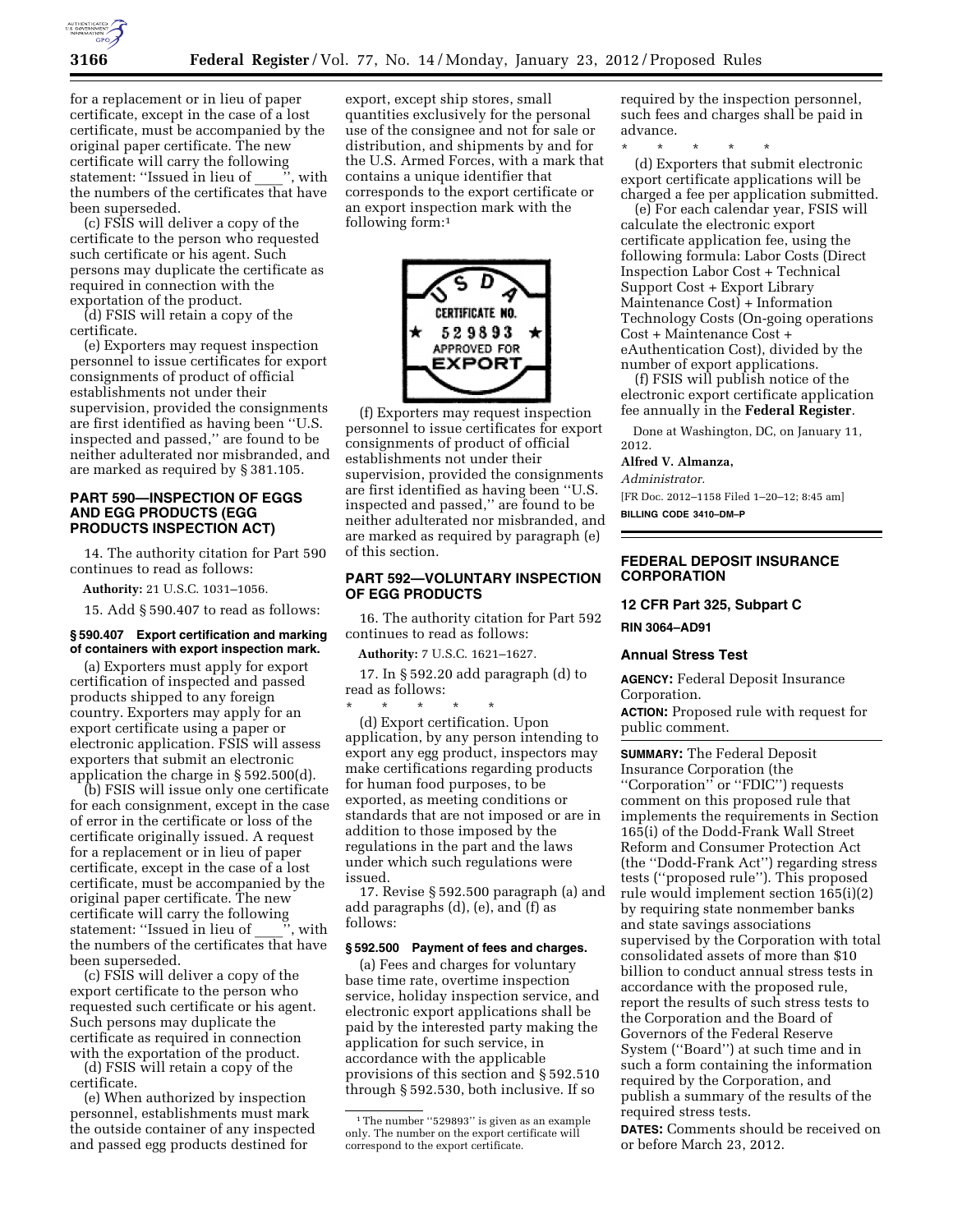**ADDRESSES:** You may submit comments by any of the following methods:

• *Federal eRulemaking Portal: [http://](http://www.regulations.gov)  [www.regulations.gov.](http://www.regulations.gov)* Follow the instructions for submitting comments.

• *Agency Web site: [http://www.FDIC.](http://www.FDIC.gov/regulations/laws/federal/propose.html) [gov/regulations/laws/federal/](http://www.FDIC.gov/regulations/laws/federal/propose.html) [propose.html.](http://www.FDIC.gov/regulations/laws/federal/propose.html)* 

• *Mail:* Robert E. Feldman, Executive Secretary, Attention: Comments/Legal ESS, Federal Deposit Insurance Corporation, 550 17th Street, NW., Washington, DC 20429.

• *Hand Delivered/Courier:* The guard station at the rear of the 550 17th Street Building (located on F Street), on business days between 7 a.m. and 5 p.m.

• *Email: [Comments@FDIC.gov.](mailto:Comments@FDIC.gov)* 

*Instructions:* Comments submitted must include ''FDIC'' and ''RIN 3064– AD91.'' Comments received will be posted without change to *[http://](http://www.FDIC.gov/regulations/laws/federal/propose.html) [www.FDIC.gov/regulations/laws/](http://www.FDIC.gov/regulations/laws/federal/propose.html)  [federal/propose.html,](http://www.FDIC.gov/regulations/laws/federal/propose.html)* including any personal information provided.

**FOR FURTHER INFORMATION CONTACT:** 

George French, Deputy Director, Policy, (202) 898–3929, Robert Burns, Associate Director, Mid-Tier Bank Branch, (202) 898–3905, or Karl R. Reitz, Senior Capital Markets Specialist, (202) 898– 6775, Division of Risk Management and Supervision; Mark G. Flanigan, Counsel, (202) 898–7426, or Ryan K. Clougherty, Senior Attorney, (202) 898–3843, Legal Division, Federal Deposit Insurance Corporation, 550 17th Street, NW., Washington, DC, 20429.

## **SUPPLEMENTARY INFORMATION:**

#### **I. Background**

## *A. Overview of Section 165(i) of the Dodd-Frank Act*

Section 165(i)(2) of the Dodd-Frank Act requires the Corporation to issue regulations that require FDIC-insured state nonmember banks and FDICinsured state-chartered savings associations with total consolidated assets of more than \$10 billion (''covered banks'') to conduct annual stress tests (''bank-run stress tests'').

For these stress tests, section 165(i)(2) requires that the Corporation issue regulations that: (1) Define the term ''stress test'' for purposes of the regulations; (2) establish methodologies for the conduct of the stress tests that provide for at least three different sets of conditions, including baseline, adverse, and severely adverse conditions; (3) establish the form and content of a required report on the stress tests that banks subject to the regulation must submit to the Corporation; and (4) require covered banks to publish a summary of the results of the required stress tests.

Section 165(i)(2)(C) of the Dodd-Frank Act requires the Corporation, in coordination with the Board and the Federal Insurance Office, to issue consistent and comparable regulations to implement the requirements of this section. This proposed rule implements section 165(i)(2) as described further below.

## *B. Overview of Proposed Rule*

## 1. Annual Stress Tests

## a. *Purpose*

The Corporation views the bank-run stress tests required under the proposed rule as providing forward-looking information to assist the Corporation in its overall assessment of a covered bank's capital adequacy, helping to better identify potential downside risks and the potential impact of adverse outcomes on the covered bank's capital adequacy, and to assist it in ensuring the institution's financial stability. Further, these stress tests are expected to improve the quality of covered banks' internal assessments of capital adequacy and overall capital planning.

The proposed rule would require covered banks to conduct annual stress tests. The proposed rule defines a stress test as a process to assess the potential impact on a covered bank of economic and financial conditions (''scenarios'') on the consolidated earnings, losses and capital of the covered bank over a set planning horizon, taking into account the current condition of the covered bank and its risks, exposures, strategies, and activities.

The Corporation expects that the stress tests required under the proposed rule would be one component of the broader stress testing activities conducted by covered banks. The broader stress testing activities should address the impact of a broad range of potentially adverse outcomes across a broad set of risk types affecting other aspects of a bank's financial condition beyond capital adequacy alone. For example, under existing guidance, supervisors expect banks to evaluate their liquidity under stressed conditions and their exposure to changes in interest rates.1 In addition, a full assessment of a bank's capital adequacy must take into account a range of factors, including evaluation of its capital planning processes, the governance over those processes, regulatory capital measures, results of supervisory stress tests where

applicable, and market assessments, among other factors. The Corporation notes that the stress tests described in the proposed rule focus on capital adequacy and do not focus on other aspects of financial condition.

#### b. *Applicability*

The proposed rule would apply to covered banks. Covered banks are defined under the proposed rule as any state nonmember bank or state-chartered savings association that has more than \$10 billion in total consolidated assets, as determined based on the average total consolidated assets as reported on the state nonmember bank's four most recent Consolidated Reports of Condition and Income (''Call Reports'') or on the state savings association's four most recent Thrift Financial Reports (''TFRs''), respectively. Once a state nonmember bank or state savings association becomes a covered bank, it will remain so for purposes of the proposed rule unless and until the state nonmember bank or state savings association has \$10 billion or less in total consolidated assets as determined on each of, for state nonmember banks, the four most recent Call Reports or, for state savings associations, each of the four most recent TFRs.

The Corporation may accelerate or extend any specified deadline for stress testing if the Corporation determines such modification is appropriate in light of the institution's activities, operations, risk profile, or regulatory capital.

#### c. *Process Overview*

Except as otherwise provided in the proposed rule, a bank that becomes a covered bank no less than 90 days before September 30 of any given calendar year must comply with the requirements, including the timing of required submissions to the Corporation, of the proposed rule from September 30 forward. With respect to initial applicability, a bank that is a covered bank on the effective date of the proposed rule is subject to the proposed requirements as of the effective date, including the timing of required submissions to the Corporation. The Corporation expects to use the following general process and timetables in connection with the stress tests.

#### i. *Reporting by Covered Banks*

Under the proposed rule, the Corporation would collect the covered bank's stress test results and additional qualitative and quantitative information about the tests on a confidential basis. The Corporation plans to publish notice of both specific requirements and related instructions for the report to be

<sup>1</sup>On June 15, 2011, the Corporation, along with the other banking agencies, published for comment proposed guidance on covered banks' stress testing as a part of overall institution risk management. The guidance included stress testing non-capital related aspects of financial condition. (76 FR 35072)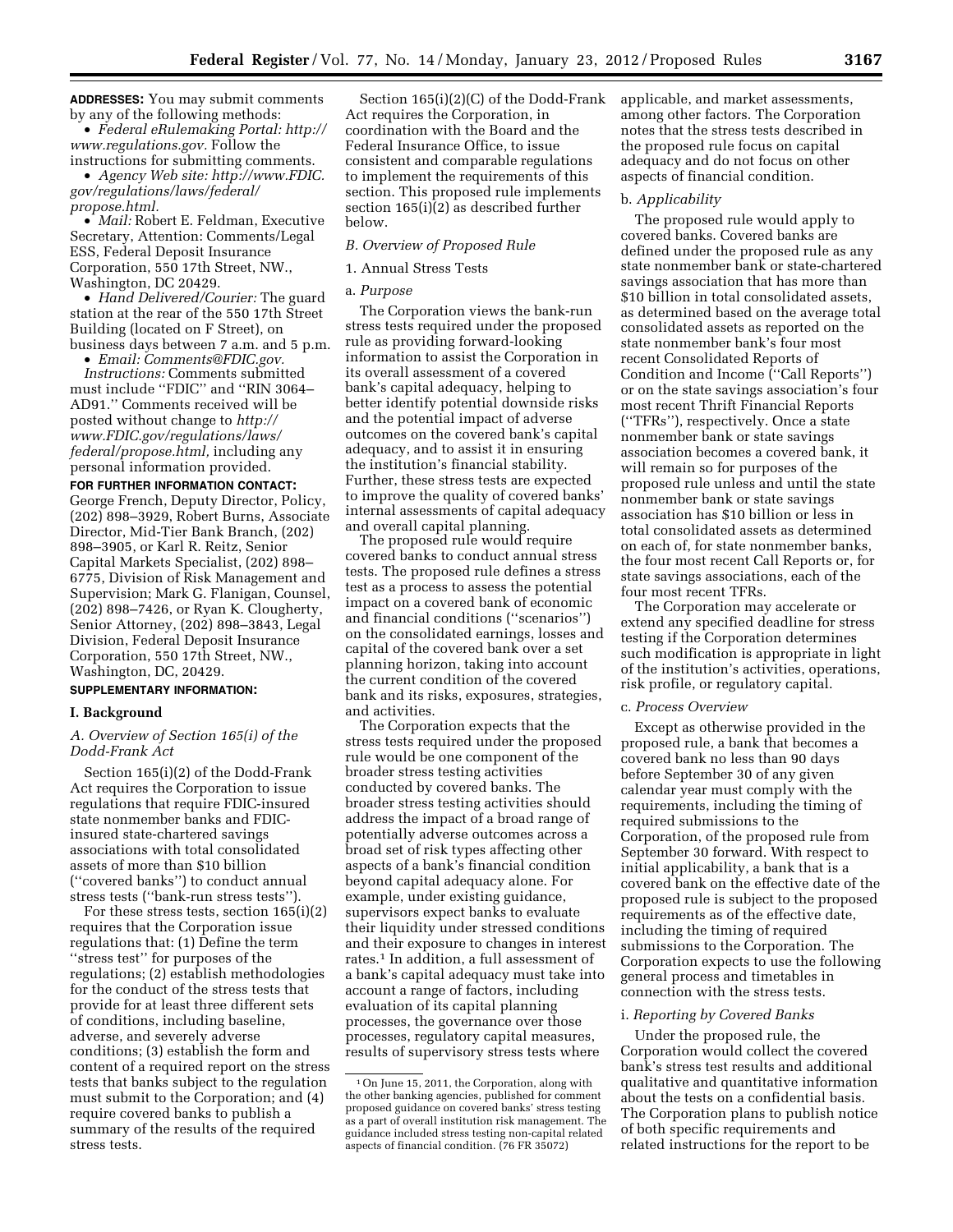submitted to the Corporation, as described below. Following the annual stress test, each covered bank would be required to publish a summary of its results.

ii. *Annual Stress Test* 

Each year, in advance of the annual stress test required of all covered banks

# on a schedule to be established, the Corporation would provide to such banks at least three scenarios, including baseline, adverse, and severely adverse, that each covered bank must use to conduct its annual stress test required under the proposed rule.

## iii. *Proposed Steps for Annual Stress Test*

Table A below describes proposed steps for the stress test cycle for covered banks, including proposed general time frames for each step. The proposed time frames are illustrative and are subject to change.

# TABLE A—PROCESS OVERVIEW OF ANNUAL STRESS TEST CYCLE

[Using data as of September 30]

| Step | Proposed timeframe          |
|------|-----------------------------|
|      | No later than mid-November. |
|      | By January 5.               |
|      | By early April.             |

## d. *Overview of Stress Test Requirements*

#### i. *General Requirements for Stress Tests*

Under the proposed rule, each covered bank would be required to conduct annual stress tests using the bank's financial data as of September 30 of that year to assess the potential impact of different scenarios on the consolidated earnings and capital of that bank and certain related items over a nine-quarter forward-looking planning horizon, taking into account all relevant exposures and activities.

The Corporation recognizes that certain parent company structures of covered banks may include one or more financial companies, each with total consolidated assets greater than \$10 billion. The stress test requirements of section 165(i)(2) apply to the parent company and to each subsidiary financial company (including covered banks) regulated by a primary federal financial regulatory agency that has more than \$10 billion in total consolidated assets. To avoid unnecessary complexity or duplication of effort associated with this requirement, the Corporation intends to coordinate with the other primary federal financial regulatory agencies, to the extent needed. For example, the Corporation will aim to coordinate, as appropriate, with the other primary federal financial regulatory agencies in providing scenarios to be used by multiple entities within a holding company structure when meeting the requirements of the stress tests described in the proposed rule.

## ii. *Scenarios*

The proposed rule would require each covered bank to use a minimum of three sets of economic and financial conditions, including baseline, adverse, and severely adverse scenarios, or such additional conditions as the Corporation determines appropriate. The

Corporation would provide at least three iv. *Stress Test Information and Results*  scenarios (baseline, adverse, and severely adverse) in advance of the annual stress tests.

## iii. *Methodologies and Practices*

Under the proposed rule, each covered bank would be required to use the applicable scenarios discussed above in conducting its stress tests to calculate, for each quarter-end within the planning horizon, the impact on its potential losses, pre-provision revenues, loan loss reserves, and *pro forma* capital positions over the planning horizon, including the impact on capital levels and ratios. Each covered bank would also be required to calculate, for each quarter-end within the planning horizon, the potential impact of the specific scenarios on its capital ratios, including regulatory and any other capital ratios specified by the Corporation.

The proposed rule would require each covered bank to establish and maintain a system of controls, oversight, and documentation, including policies and procedures, designed to ensure that the stress testing processes used by the bank are effective in meeting the requirements of the proposed rule. The covered bank's policies and procedures must, at a minimum, outline the bank's stress testing practices and methodologies, validation, use of stress test results, and processes for updating the bank's stress testing practices consistent with relevant supervisory guidance. The board of directors and senior management of each covered bank must approve and annually review the controls, oversight, and documentation, including policies and procedures, of the covered bank established in the proposed rule.

1. *Required Report to the FDIC of Stress Test Information and Results* 

On or before January 5 of each year, each covered bank would be required to report to the Corporation, in the manner and form prescribed in the proposed rule, the results of the stress tests conducted by the bank during the immediately preceding year (''required report''). The Corporation plans to publish for comment a description of items to be included in the required report to the Corporation. It is anticipated that the required report would include (but not necessarily be limited to) the following qualitative and quantitative information.

Qualitative information:

• A general description of the use of stress tests required by the proposed rule in the bank's capital planning and capital adequacy assessments;

• A description of the types of risks (*e.g.,* credit, market, operational, *etc.*) being captured in the stress test;

• A general description of the methodologies employed to estimate losses, pre-provision net revenues, loan loss reserves, changes in capital levels and ratios, and changes in the bank's balance sheet over the planning horizon;

• Assumptions about potential capital distributions over the planning horizon; and

• Any other relevant qualitative information to facilitate supervisory assessment of the tests, upon request by the Corporation.

Quantitative information under each scenario:

• Estimated *pro forma* capital levels and capital ratios, including regulatory and any other capital ratios specified by the Corporation;

• Estimated losses by exposure category;

• Estimated pre-provision net revenue;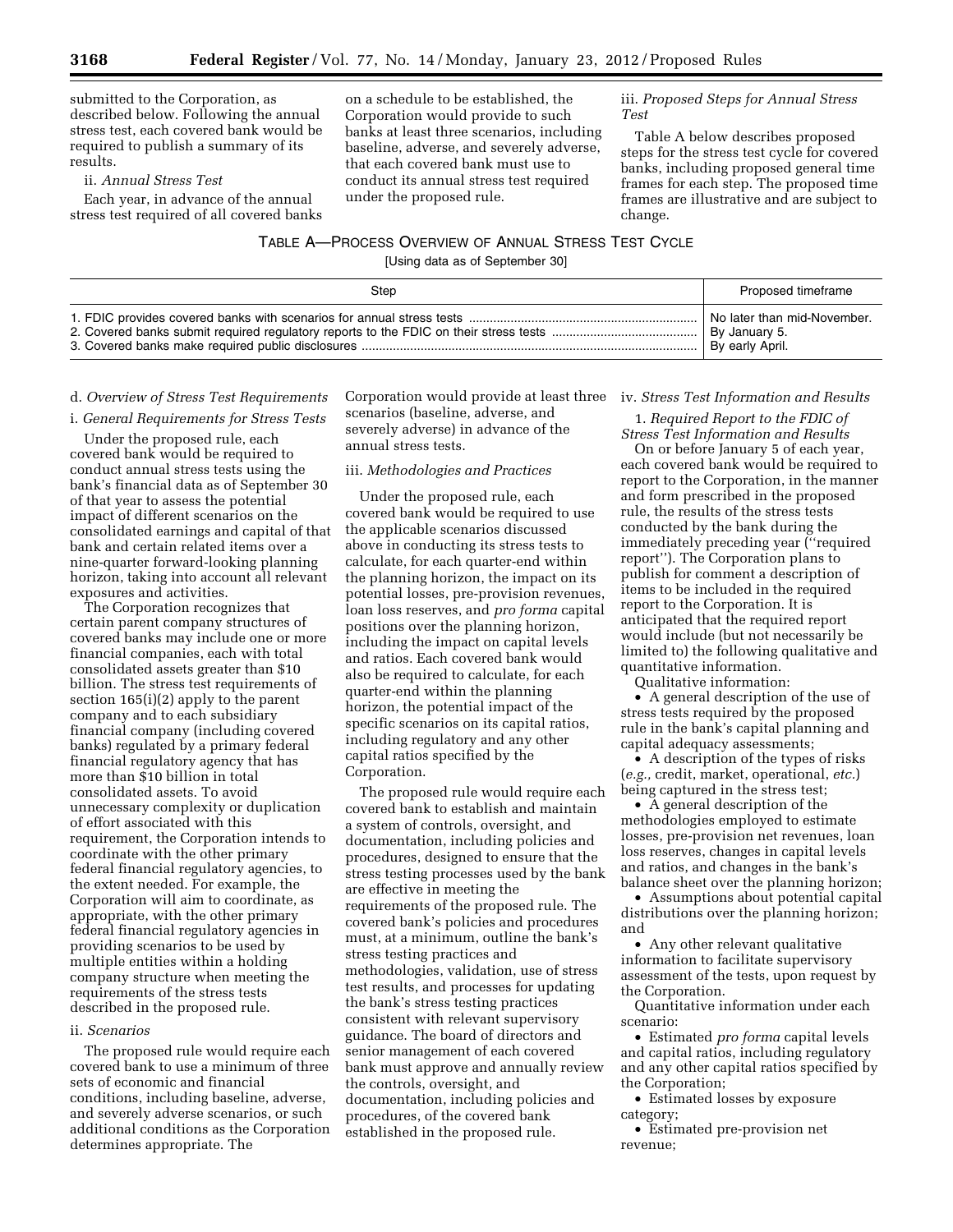• Estimated changes in loan loss reserves;

• Estimated total assets and riskweighted assets;

• Estimated aggregate loan balances; • Potential capital distributions over the planning horizon; and

• Any other relevant quantitative information to facilitate supervisory understanding of the tests, upon request by the primary supervisor of the covered bank.

The confidentiality of information submitted to the Corporation under the proposed rule shall be determined in accordance with applicable law including any available exemptions under the Freedom of Information Act (5 U.S.C. 552(b)) and the FDIC's Rules and Regulations regarding the Disclosure of Information (12 CFR part 309).

The Corporation may also obtain supplemental information as needed.

*Question: What are the anticipated costs on covered banks associated with internal data collection and developing methodologies for stress testing in line with requirements in the regulation?* 

## 2. *Supervisory Review of Covered Banks' Stress Test Processes and Results*

Based on information submitted by a covered bank in the required report to the Corporation, as well as other relevant information, the Corporation would conduct an analysis of the quality of the bank's stress test processes and related results. The Corporation envisions that feedback concerning such analysis would be provided to a covered bank through the supervisory process. In addition, each covered bank would be required to take the results of the annual stress test, in conjunction with the Corporation's analyses of those results, into account in making changes, as appropriate, to: the bank's capital structure (including the level and composition of capital); its exposures, concentrations, and risk positions; any plans of the covered bank for recovery and resolution; and to improve the overall risk management of the firm. The Corporation may also require other actions consistent with safety and soundness of the covered bank.

#### 3. *Publication of Results*

Consistent with the requirements of the Dodd-Frank Act, the proposed rule would require each covered bank to publish a summary of the results of its annual stress tests within 90 days of the required date for submitting its stress test report to the Corporation. The summary may be published on a covered bank's Web site or any other

forum that is reasonably accessible to the public. It is expected that a covered bank that is a subsidiary of a parent company also subject to section 165(i)(2) summary publication requirements could publish its summary on the parent company's Web site or in another forum with the parent company's summary. The required information publicly disclosed by each covered bank, as applicable, would, at a minimum, include:

(1) A description of the types of risks being included in the stress test;

(2) A general description of the methodologies employed to estimate losses, pre-provision net revenue, loss reserves, and changes in capital positions over the planning horizon; and

(3) Aggregate losses, pre-provision net revenue, loss reserves, net income, and *pro forma* capital levels and capital ratios (including regulatory and any other capital ratios specified by the Corporation) over the planning horizon, under each scenario.

*Question: Is the proposed method of public disclosure appropriate and why? If not, what alternatives would be more appropriate? Do commenters have concerns with the content of public disclosures, including the details of qualitative and quantitative information?* 

#### **II. Request for Comments**

The Corporation requests comments on all aspects of the proposed rule for stress testing. What, if any, specific challenges exist with respect to the proposed steps and time frames? What specific alternatives exist to address these challenges that still allow the companies to meet their statutory requirements?

Is the proposed timing of stress testing appropriate and why? If not, what alternatives would be more appropriate? What, if any, specific challenges exist with respect to the proposed steps and time frames? What specific alternatives exist to address these challenges that still allow the Corporation to meet its statutory requirements? Please comment on the use of the ''as of'' date of September 30, the January 5 reporting date, the publication date, and the sufficiency of time for completion of the stress test. Does the immediate effectiveness of the proposed rule provide sufficient time for a covered bank as of the effective date of the rule to conduct its first stress test?

## **III. Administrative Law Matters**

## *A. Paperwork Reduction Act Analysis*

A. Request for Comment on Proposed Information Collection

In accordance with the requirements of the Paperwork Reduction Act of 1995 (44 U.S.C. 3501–3521) (''PRA''), the Corporation may not conduct or sponsor, and the respondent is not required to respond to, an information collection unless it displays a currently valid Office of Management and Budget (''OMB'') control number. The information collection requirements contained in this notice of proposed rulemaking have been submitted by the Corporation to OMB for review and approval under section 3506 of the PRA and section 1320.11 of OMB's implementing regulations (5 CFR part 1320).

Comments are invited on: (a) Whether the collection of information is necessary for the proper performance of the agency's functions, including whether the information has practical utility;

(b) The accuracy of the estimates of the burden of the information collection, including the validity of the methodology and assumptions used;

(c) Ways to enhance the quality, utility, and clarity of the information to be collected;

(d) Ways to minimize the burden of the information collection on respondents, including through the use of automated collection techniques or other forms of information technology; and

(e) Estimates of capital or start-up costs and costs of operation, maintenance, and purchase of services to provide information.

You may submit written comments by any of the following methods:

• *Agency Web Site: [http://](http://www.fdic.gov/regulations/laws/federal/propose.html)  [www.fdic.gov/regulations/laws/federal/](http://www.fdic.gov/regulations/laws/federal/propose.html) [propose.html](http://www.fdic.gov/regulations/laws/federal/propose.html)*. Follow the instructions for submitting comments on the FDIC Web site.

• *Federal eRulemaking Portal: [http://](http://www.regulations.gov)  [www.regulations.gov](http://www.regulations.gov)*. Follow the instructions for submitting comments.

• *Email: [Comments@FDIC.gov](mailto:Comments@FDIC.gov)*. Include RIN 3064–AD91 on the subject line of the message.

• *Mail:* Robert E. Feldman, Executive Secretary, Attention: Comments, FDIC, 550 17th Street NW., Washington, DC 20429.

• *Hand Delivery/Courier:* Guard station at the rear of the 550 17th Street Building (located on F Street) on business days between 7 a.m. and 5 p.m.

*Public Inspection:* All comments received will be posted without change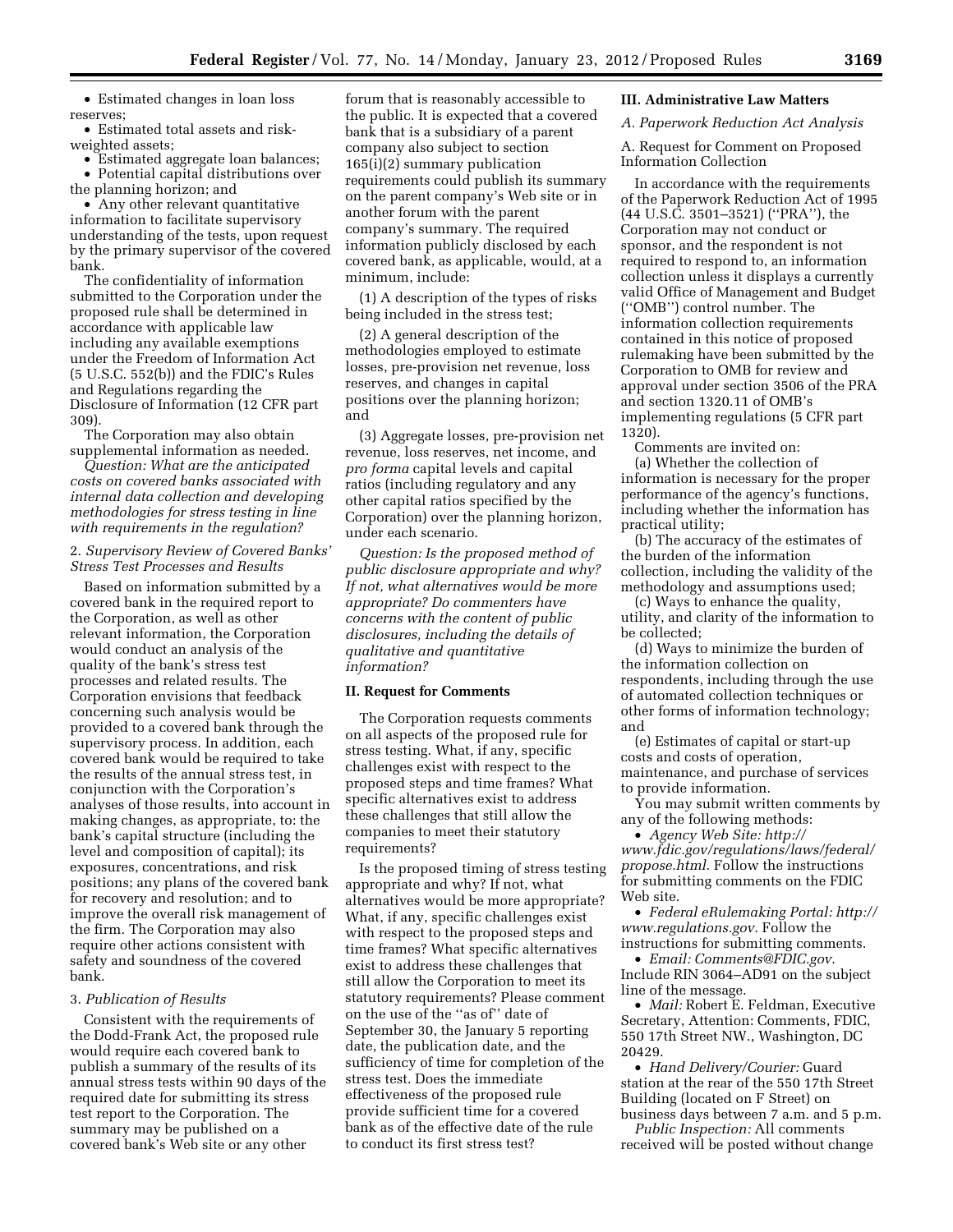to *[http://www.fdic.gov/regulations/laws/](http://www.fdic.gov/regulations/laws/federal/propose.html)  [federal/propose.html](http://www.fdic.gov/regulations/laws/federal/propose.html)* including any personal information provided. Comments may be inspected at the FDIC Public Information Center, 3501 North Fairfax Drive, Room E–1002, Arlington, VA 22226 between 9 a.m. and 4:30 p.m. on business days.

A copy of the comments may also be submitted to the OMB desk officer for the agencies: By mail to the U.S. Office of Management and Budget, 725 17th Street NW., #10235, Washington, DC 20503 or by facsimile to (202) 395–6974, Attention: Federal Banking Agency Desk Officer.

#### B. Proposed Information Collection

*Title of Information Collection:* Stress Test Reporting.

*Frequency of Response:* Annually. *Affected Public:* State nonmember banks and state savings associations supervised by the Corporation.

*Abstract:* The information collection requirements are found in sections 325.204, 325.205, and 325.207 of the proposed rule. These requirements implement the stress testing and stress testing reporting requirements set forth in Section 165(i) of the Dodd-Frank Act. Section 325.204(a) identifies the calculations of the potential impact on capital that must be made during each quarter of the planning horizon. Section 325.204(c) requires that each covered bank must establish and maintain a system of controls, oversight, and documentation, including policies and procedures that describe the covered bank's stress test practices and methodologies, and processes for updating such bank's stress test practices. Section 325.205 sets forth the requirements for stress test reports to be filed annually with the Corporation and the Board in the time, manner and form

specified by the Corporation. Section 325.205(d) includes a written request for institutions to request an extension of time to submit the stress test reports under certain situations that have been identified by the Corporation. Section 325.207 requires that a covered bank shall publish a summary of the results of its annual stress tests. The summary must include a description of the types of risks being included in the stress test, a general description of the methodologies employed to estimate losses, pre-provision net revenue, loss reserves, and changes in capital positions over the planning horizon and aggregate losses, pre-provision net revenue, loss reserves, net income, and *pro forma* capital levels and capital ratios (including regulatory and any other capital ratios specified by the Corporation) over the planning horizon, under each scenario.

|                           | Number of<br>respondents | Annual<br>frequency | Hourly<br>estimate | Total hours |
|---------------------------|--------------------------|---------------------|--------------------|-------------|
| Initial Paperwork Burden: | 23                       |                     | 2.000              | 46.000      |
|                           | 23                       |                     | 2.000              | 46.000      |
| Ongoing Paperwork Burden: | 23                       |                     | 1.040              | 23,920      |
|                           | 23                       |                     | 1.040              | 23.920      |

# *B. Regulatory Flexibility Act Analysis*

The Regulatory Flexibility Act, 5 U.S.C. 601, *et seq.* (''RFA''), requires that each federal agency either certify that a proposed rule would not, if adopted in final form, have a significant economic impact on a substantial number of small entities or prepare an initial regulatory flexibility analysis of the rule and publish the analysis for comment.2 The proposed rule would apply only to state nonmember banks and state savings associations with more than \$10 billion in total consolidated assets. Under regulations issued by the Small Business Administration (''SBA''), a bank or other depository institution is considered ''small'' if it has \$175 million or less in assets.<sup>3</sup> As of December 31, 2010, there are approximately 2,685 small state nonmember banks and state savings associations. Since the proposed rule would apply only to state nonmember banks and state savings associations with more than \$10 billion in total consolidated assets, the Corporation does not expect that the proposed rule will directly affect a substantial number

of small entities. It is hereby certified that this rule will not have a significant economic impact on a substantial number of small entities and therefore, a regulatory flexibility analysis under the RFA is not required.

## *C. Solicitation of Comments and Use of Plain Language*

Section 722 of the Gramm-Leach-Bliley Act (Pub. L. 106–102, 113 Stat. 1338, 1471, 12 U.S.C. 4809) requires federal banking agencies to use plain language in all proposed and final rules published after January 1, 2000. The Corporation has sought to present the proposed rule in a simple and straightforward manner and invites comment on how to make the proposed rule easier to understand. For example:

• Is the material organized to suit your needs? If not, how could the rule be more clearly presented?

• Are the requirements in the rule clearly stated? If not, how could the rule be more clearly stated?

• Do the regulations contain technical language or jargon that is not clear? If so, which language requires clarification?

• Would a different format (grouping and order of sections, use of headings,

paragraphing) make the regulation easier to understand? If so, what changes would achieve that?

• Is this section format adequate? If not, which of the sections should be changed and how?

• What other changes can the Corporation incorporate to make the regulation easier to understand?

## **List of Subjects in 12 CFR Part 325**

Administrative practice and procedure, Banks, Banking, Federal Deposit Insurance Corporation, Reporting and recordkeeping requirements, State savings associations, Stress tests.

## **Federal Deposit Insurance Corporation**

## **12 CFR Chapter III**

## **Authority and Issuance**

The Corporation proposes to amend part 325 of chapter III of title 12 of the Code of Federal Regulations as follows:

# **PART 325—CAPITAL MAINTENANCE**

1. The authority citation for part 325 is revised to read as follows:

**Authority:** 12 U.S.C. 1815(a), 1815(b), 1816, 1818(a), 1818(b), 1818(c), 1818(t), 1819(Tenth), 1828(c), 1828(d), 1828(i),

<sup>&</sup>lt;sup>2</sup> See 5 U.S.C. 603, 604, and 605.

<sup>3</sup> 13 CFR 121.201.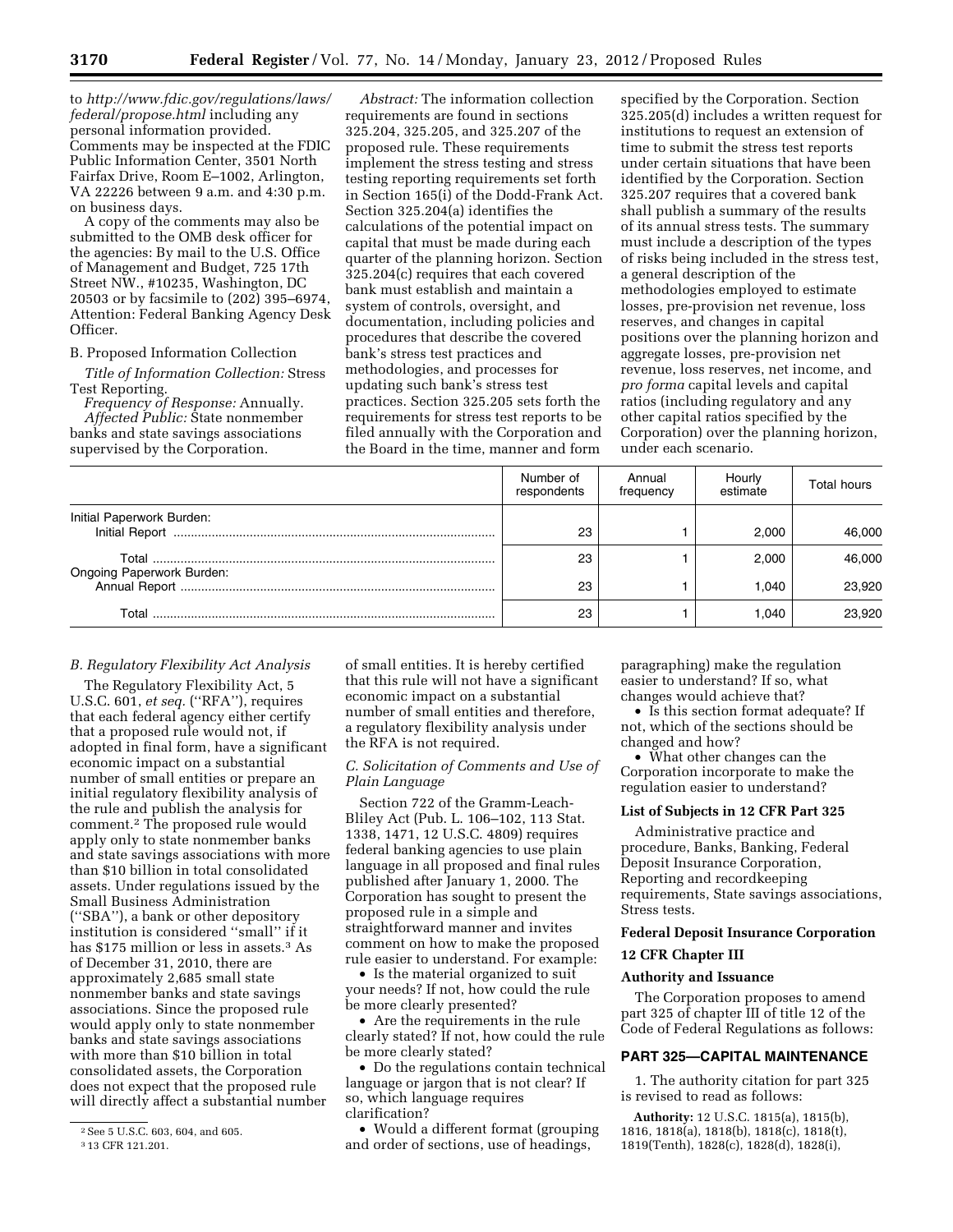1828(n), 1828(o), 1831o, 1835, 3907, 3909, 4808; Pub. L. 102–233, 105 Stat. 1761, 1789, 1790 (12 U.S.C. 1831n note); Pub. L. 102– 242, 105 Stat. 2236, as amended by Pub. L. 103–325, 108 Stat. 2160, 2233 (12 U.S.C. 1828 note); Pub. L. 102–242, 105 Stat. 2236, 2386, as amended by Pub. L. 102–550, 106 Stat. 3672, 4089 (12 U.S.C. 1828 note); 12 U.S.C. 5365(i).

2. Add subpart C to part 325 to read as follows:

#### **Subpart C—Annual Stress Test**

Sec.

325.201 Authority, purpose, applicability, and reservation of authority.

- 325.202 Definitions.
- 325.203 Annual stress tests required.
- 325.204 Methodologies and practices.
- 325.205 Report to the FDIC of stress test
- results and related information. 325.206 Supervisory review of stress tests and post-assessment actions.
- 325.207 Publication of summary of results.

#### **Subpart C—Annual Stress Test**

#### **§ 325.201 Authority, purpose, applicability, and reservation of authority.**

(a) *Authority.* This subpart is issued by the Federal Deposit Insurance Corporation (the ''Corporation'' or ''FDIC'') under section 165(i)(2) of the Dodd-Frank Wall Street Reform and Consumer Protection Act (the ''Dodd-Frank Act'') (Pub. L. 111–203, 124 Stat. 1376, 1430–1431, 12 U.S.C. 5365(i)(2)).

(b) *Purpose.* This subpart implements section 165(i)(2) of the Dodd Frank Act (12 U.S.C. 5365(i)(2)), which requires the Corporation (in coordination with the Board of Governors of the Federal Reserve System (''Board'') and the Federal Insurance Office) to issue regulations implementing the requirement that each covered bank supervised by the Corporation with total consolidated assets of more than \$10 billion conduct annual stress tests.

(c) *Applicability.* (1) Except as otherwise provided in this subpart, a bank that becomes a covered bank no less than 90 days before September 30 of that calendar year is subject to the requirements of this subpart.

(2) *Initial applicability.* A bank that is a covered bank on the effective date of this subpart is subject to the requirements, including timing of required submissions to the Corporation, of this subpart.

(d) *Reservation of authority.* (1) Notwithstanding any other provisions of this subpart, the Corporation may accelerate or extend any deadline for stress testing, reporting or publication, or require additional tests if the Corporation determines that such modification is appropriate in light of the covered bank's activities, operations, risk profile, or regulatory capital.

(2) If the Corporation determines that the stress testing techniques and methodologies of a covered bank are deficient under § 325.204, the Corporation may determine that additional analytical techniques and methodologies are appropriate for the covered bank to use in identifying, measuring, and monitoring risks to its safety and soundness and require it to implement such techniques and methodologies.

(3) The Corporation reserves the authority to require a covered bank to make additional publications beyond those required by this subpart if the Corporation determines that such covered bank's publication does not adequately address one or more material elements of the stress test. Further, nothing in this subpart limits the authority of the Corporation under any other provision of law or regulation to take supervisory or enforcement action, including action to address unsafe and unsound practices or conditions, or violations of law or regulation.

## **§ 325.202 Definitions.**

*For purposes of this subpart*— (a) *Covered bank* means

(1) Any state nonmember bank or state savings association that has more than \$10 billion in total consolidated assets, as determined based on the average of total consolidated assets as reported on the state nonmember bank's four most recently-filed Consolidated Reports of Condition and Income (Call Report), or on the state savings association's four most recently-filed Thrift Financial Reports (TFRs).

(2) Any state nonmember bank or state savings association that meets the requirements of paragraph (1) shall remain a covered bank for purposes of this subpart unless and until the state nonmember bank has \$10 billion or less in total consolidated assets as determined based on its four most recently-filed Call Reports, or the state savings association has \$10 billion or less in total consolidated assets as determined based on each of its four most recently-filed TFRs.

(b) *Planning horizon* means the period over which the bank's stress test projections will extend: specifically nine quarters.

(c) *Scenarios* are sets of economic and financial conditions used in the covered banks' stress tests, including baseline, adverse, and severely adverse.

(d) *State nonmember bank* and *state savings association* shall each have the same respective meaning contained in section 3 of the Federal Deposit Insurance Act (12 U.S.C. 1813).

(e) *Stress test* is a process used to assess the potential impact on a covered bank of economic and financial conditions (scenarios) on the consolidated earnings, losses, and capital of a covered bank over a set planning horizon, taking into account the current condition of the covered bank and the covered bank's risks, exposures, strategies, and activities.

#### **§ 325.203 Annual stress tests required.**

(a)(1) Each covered bank shall complete an annual stress test of itself based on data of the covered bank as of September 30 of that calendar year.

(2) The stress test shall be conducted in accordance with this section and the methodologies and practices described in section 325.204.

(b) *Scenarios provided by the Corporation.* In conducting its stress tests under this section, each covered bank must use scenarios provided by the Corporation that reflect a minimum of three sets of economic and financial conditions, including a baseline, adverse, and severely adverse scenario. In advance of these stress tests, the Corporation will provide to all covered banks a description of the baseline, adverse, and severely adverse scenarios that each covered bank shall use to conduct its annual stress tests under this subpart.

#### **§ 325.204 Methodologies and practices.**

(a) *Potential impact on capital.* 

(1) In conducting a stress test under § 325.203, each covered bank shall calculate how each of the following are impacted during each quarter of the stress test planning horizon for each scenario:

(i) Potential losses, pre-provision net revenues, loan loss reserves, and *pro forma* capital positions over the planning horizon; and

(ii) Capital levels and capital ratios, including regulatory and any other capital ratios specified by the Corporation.

(b) *Planning horizon.* Each covered bank must use a planning horizon of at least nine quarters over which the impact of specified scenarios would be assessed.

(c) *Controls and oversight of stress testing processes.* 

(1) Each covered bank must establish and maintain a system of controls, oversight, and documentation, including policies and procedures, designed to ensure that the stress testing processes used by the covered bank are effective in meeting the requirements in this subpart. These policies and procedures must, at a minimum, describe the covered bank's stress